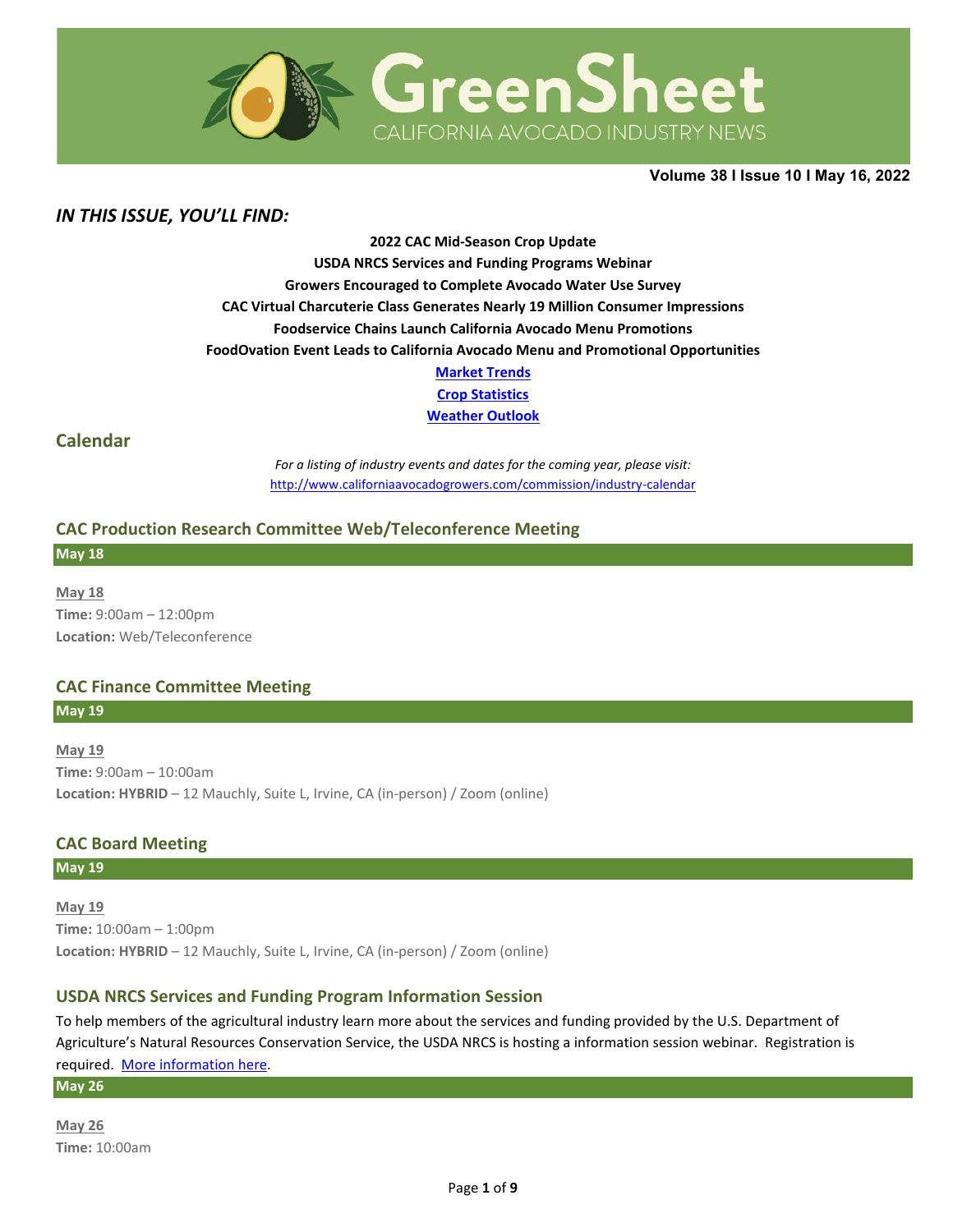# **2022 CAC Mid-Season Crop Update**

CAC would like to thank the growers and handlers for their participation in the Commission's mid-season crop update surveys. Through use of the grower and handler surveys, CAC is able to collect the most up-to-date volume information and anticipated harvest timing. The results of these surveys are used to inform the industry of the total crop that is expected to come to market and as a guide that helps shape the timing of CAC's marketing efforts.

Utilizing the results of both the 2022 grower and handler mid-season surveys, CAC has updated the 2022 California crop estimate to 286 million pounds – which consists of 272 million pounds Hass, 8 million pounds Lamb-Hass, 5 million pounds GEM and 1 million pounds of Other varieties. This updated volume is a 20 million pounds reduction from the December 2021 handler pre-season estimate of 306 million pounds. The decrease in volume mostly comes from Hass (19 million pounds), however a slight reduction to the Lamb-Hass volume also has been made (1 million pounds).

Detailed results from the [grower](https://www.californiaavocadogrowers.com/sites/default/files/2022-Mid-Season-Crop-Survey-Results.pdf) and [handler](https://www.californiaavocadogrowers.com/sites/default/files/AMRIC-Handler-Survey-Results-2022.pdf) survey can be found on CAC's grower website, as well as revised [monthly](https://www.californiaavocadogrowers.com/industry/crop-statistics/current-crop-estimates) and [weekly](https://www.californiaavocadogrowers.com/industry/crop-statistics/weekly-crop-projections) harvest projections based on the 286-million-pound crop volume. Please note that projected volume for the beginning of the season, which has already been harvested, do not match weekly actuals, but instead how the four-year average and handler forecasting models projecting a 286-million-pound crop would have come to market (based on the actual monthly volume that was harvested). As we move through the season, Commission staff will continue to track crop harvest and remaining volume closely, ensuring that CAC's marketing efforts are aligned with when California fruit is inseason.

# **USDA NRCS Services and Funding Programs Webinar**

To help members of the agricultural industry learn more about the services and funding provided by the U.S. Department of Agriculture's Natural Resources Conservation Service, the USDA NRCS is hosting a information session webinar. The virtual event will take place Thursday, May 26 beginning at 10:00 a.m.

The USDA NRCS provides growers with technical services and funding opportunities that incentivize soil, water and natural resources improvements related to drought resiliency. During the webinar, attendees will have the opportunity to ask questions about Conservation Technical Assistance and learn more about relevant funding programs such as the Environmental Quality Incentives Program and the Conservation Stewardship Program.

Interested persons can RSVP for the information session online. For more information, contact Juan Alvarez at [Juan.Alvarez@usda.gov.](mailto:Juan.Alvarez@usda.gov)

## **Growers Encouraged to Complete Avocado Water Use Survey**

The University of California Division of Agriculture and Natural Resources is conducting an [Avocado Irrigation Management](https://surveys.ucanr.edu/survey.cfm?surveynumber=36053)  [Survey](https://surveys.ucanr.edu/survey.cfm?surveynumber=36053) to study the practices used by California avocado growers and the challenges they face. The individual information collected from the survey will remain confidential.

California avocado growers are encouraged to complete the survey as the data will be used for educational purposes and to develop applied tools and practices to help improve water use efficiency in avocado groves.

The [short online survey](https://surveys.ucanr.edu/survey.cfm?surveynumber=36053) asks growers to note:

- What type of water resources their operation uses and any water quality issues they may experience
- Irrigation methods, scheduling, frequency, flow measuring tools and seasonal irrigation practices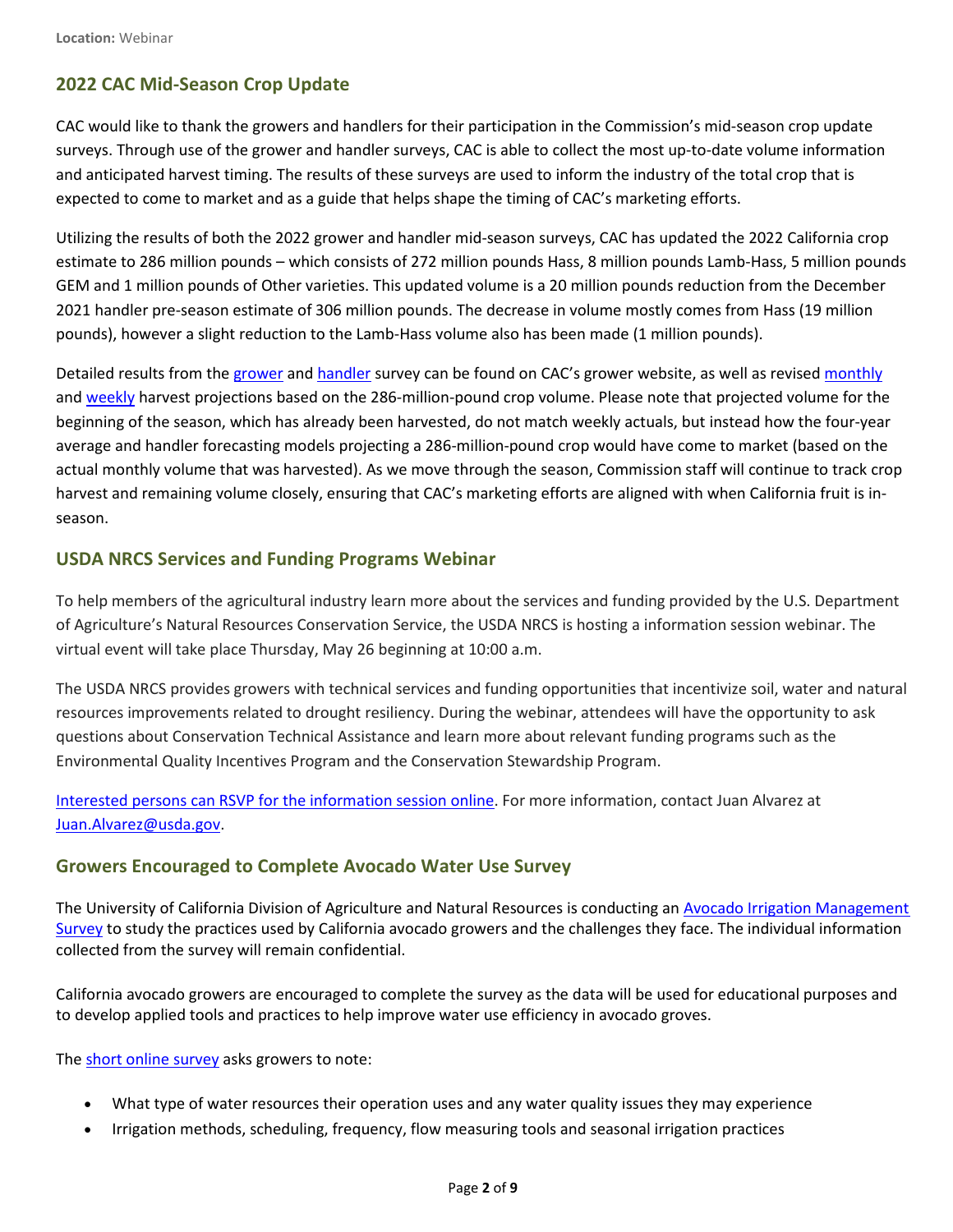• Basic information concerning their groves, including acreage, use of clonal rootstocks, average annual yield, soil salinity, root rot challenges and fertilization strategies

# **CAC Virtual Charcuterie Class Generates Nearly 19 Million Consumer Impressions**

To generate excitement and build demand for California avocados, the California Avocado Commission hosted a virtual cooking class on March 31 for key media representatives, dietitians, brand advocates and retail contacts showcasing just how easy it is to incorporate the fruit into on-trend decorous and delicious charcuterie boards. The event, which was hosted by Los Angeles-based food stylist and charcuterie board expert Meg Quinn, secured nearly 19 million consumer public relations impressions and an additional 170,000 trade impressions from articles in AndNowUKnow, Fresh Plaza, PMG, Supermarket Perimeter and The Packer.

Known for her beautifully designed charcuterie boards, entertainment skills and preference for fresh, locally sourced produce, Meg was a natural choice to kick off the California avocado season. She was joined by Emily Domesek, founder of the do-it-yourself lifestyle brand P.S.-I made this, who served as moderator and answered participants' questions throughout the virtual session.

Prior to the virtual cooking session each participant received the necessary fresh ingredients, including California avocados, as well as a gift box filled with a CAC-branded apron, wine glass and wooden serving board to use as they prepared a charcuterie board alongside Meg from their home kitchens. With all the ingredients and tools at hand, the participants joined Meg in preparing one of her unique recipes: California Avocado, Cheese and Charcuterie Board with California Avocado Goat Cheese Dip with Cheesy Prosciutto. They also prepared a Chocolate California Avocado dip while Meg showed how to build a California Avocado and Fruit Board.

Those who attended the virtual charcuterie board session included representatives from California-based retail chains as well as writers and content creators for a wide range of media outlets. Media representatives included: Edible Sacramento, Esquire, TimeOut NY, Good Housekeeping, LIVESTRONG, Martha Stewart Living, PureWow, Real Simply, Refinery29, The Kitchn, Thrillist, We Like LA, Where LA, Travel & Leisure, FreshPlaza, PMG Magazine and AndNowUKnow. By inviting credible, third-party reporters and influencers to the event the Commission was able to expand its reach to various lifestyle and foodie consumer audiences in an authentic manner. By sharing their charcuterie experiences with their audiences on social media and via their publications, the attendees helped build awareness of the fruit's seasonality and inspire their fans with unique California avocado usage ideas.



*CAC's hosts showcased California avocado-branded aprons, which are available for purchase at Shop.CaliforniaAvocados.com, alongside their completed charcuterie boards.*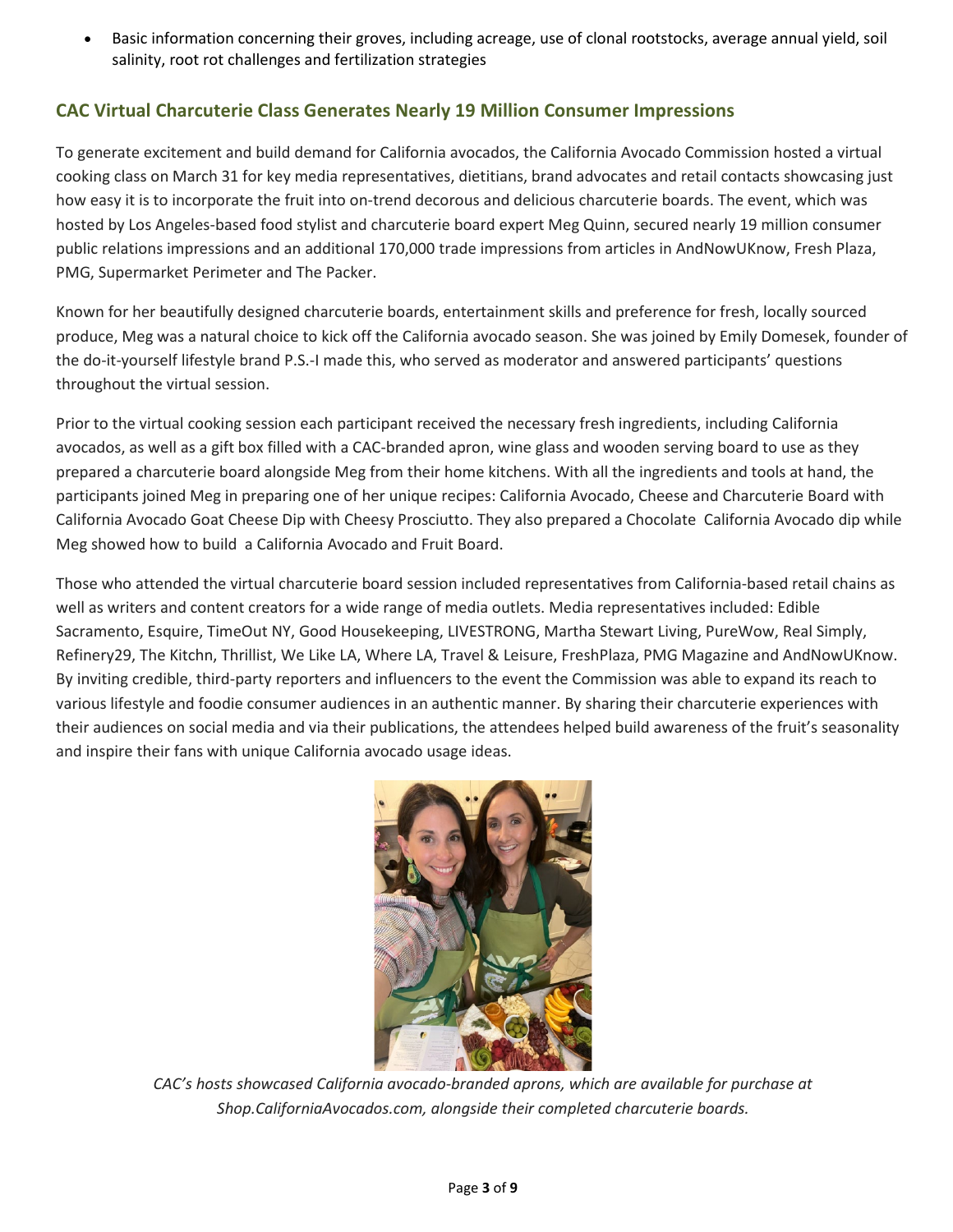# **Foodservice Chains Launch California Avocado Menu Promotions**

California avocado limited-time-only menu promotions create a sense of urgency among diners eager to enjoy the inseason fruit in "special" menu items while they remain available. By partnering with foodservice chains to showcase the LTO menu offerings on digital and social media platforms, the California Avocado Commission expands awareness of the fruit's seasonal availability and encourages brand loyalty. The marketing support helps chain partners reach a wider audience and builds demand for the unique menu items that feature California avocados.

Throughout the month of April, fresh slices of California avocados were available as add-ons to any dish at Flame Broiler units located in Arizona and California. The restaurant chain reminded patrons to add freshness by adding California avocados. A two-month (April-May) LTO promotion at Erik's DeliCafe features fresh California-grown avocados on eight of the chain's sandwiches: the Pilgrim's Progress, Turkey with Pesto, Grande Club, the Dub Club, Sea Dog, Natural High, Del Monte Special, the Farmer's Market, and two wraps: the Farmer's Medley Wrap and Cleopatra Wrap. In both California and Nevada, diners at Wahoo's Fish Taco can enjoy fresh California avocados on their Loaded Albondigas Soup, as well as the option to enjoy any entrée "Kahuna Style" by adding fresh slices of the fruit. This promotion runs throughout April and May.

By showcasing unique California avocado menu items on foodservice chain partners' social media channels, chains do not have to rely solely on patrons visiting their website or in-store locations to view the POP materials. These social media promotions at Flame Broiler, Erik's DeliCafe and Wahoo's Fish Taco are expected to reach more than 119,000 fans of three quick service restaurant partners supporting California avocado season.



OO You and 18 others

*Flame Broiler encourages fans to raise their hand if they are craving California avocados.*

# **FoodOvation Event Leads to California Avocado Menu and Promotional Opportunities**

From April 10 – 13, the California Avocado Commission's foodservice team attended the invitation-only FoodOvation event in Sun Valley, Idaho, and networked with chain restaurant chefs, owners and heads of purchasing and marketing. The event offered the opportunity to meet one-on-one with key decision makers from targeted foodservice chains in the western region, as well as with national chains interested in California-grown avocados.

During each of their 40-minute sessions, the Commission team discussed the seasonality of California avocados and why they are a premium choice. They noted the availability of the GEM variety, an avocado that has piqued the interest of the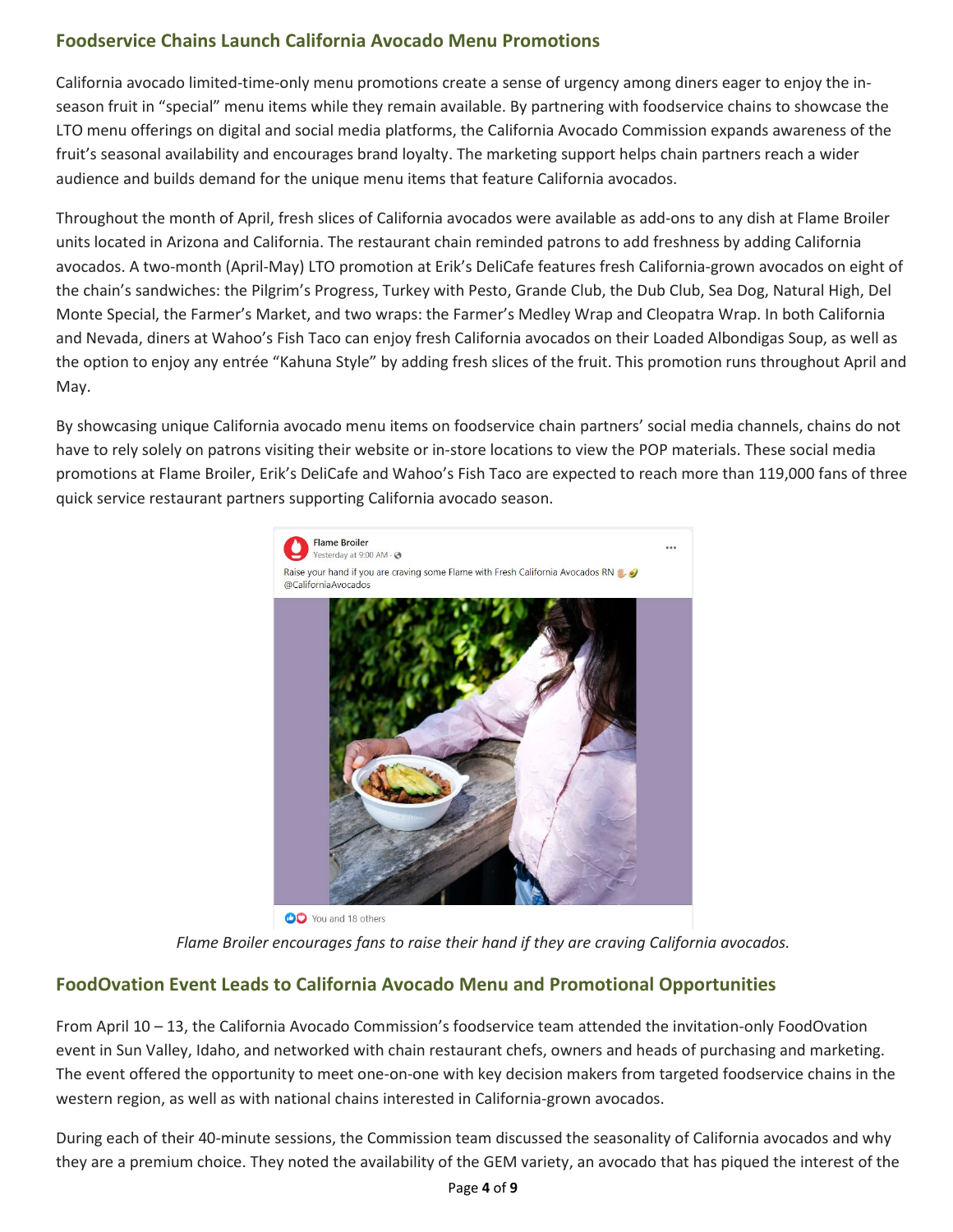industry. The Commission then walked foodservice teams through a flavor-building exercise by pairing California avocados with an array of spices. They closed with a menu concepts tasting session and discussed how specific concepts could fit with the chain's unique menu profile. Attendees sampled Whipped Feta Dip with California Avocados, California Avocado Sushi Roll Salad, BLT-California Avocados with an upscale twist, and two California Avocado Flatbread Pizzas — a California Supreme and a Vegan California Avocado Pizza with Kale-Cashew Pesto.

The Commission met with decision makers from 13 chain restaurant companies and is now exploring menu development and promotion for the 2022 and 2023 seasons with eight of those brands. Ultimately, the event helped the Commission expand its target base of chain contacts, cement existing relationships, build awareness and loyalty for the brand and encourage demand for California avocados. With time it may also expand penetration of fresh California avocados on foodservice chain menus.



*Members of the Pizza Factory team sampled a variety of California avocado menu concepts and explored a variety of spice pairings with the fruit.*

# <span id="page-4-0"></span>**California Market Trends**

To view all market trend graphs, including "Weekly Volume Summary," "Weekly Avocado Prices" and "U.S. Avocado Supply," please visit[: http://www.californiaavocadogrowers.com/industry/market-statistics.](http://www.californiaavocadogrowers.com/industry/market-statistics)

|                                                                        | Conventional #1 | Organic #1                                  |  |  |  |  |
|------------------------------------------------------------------------|-----------------|---------------------------------------------|--|--|--|--|
| <b>California Hass</b>                                                 |                 | (Field Price Per Lb)   (Field Price Per Lb) |  |  |  |  |
| #32's                                                                  | $$2.42 - $2.55$ | $$2.58 - $2.66$                             |  |  |  |  |
| 36's                                                                   | $$2.42 - $2.55$ | $$2.58 - $2.66$                             |  |  |  |  |
| 40's                                                                   | $$2.28 - $2.45$ | $$2.76 - $2.86$                             |  |  |  |  |
| 48's                                                                   | $$2.28 - $2.45$ | $$2.82 - $2.92$                             |  |  |  |  |
| 60's                                                                   | $$1.88 - $1.96$ | $$2.34 - $2.40$                             |  |  |  |  |
| 70's                                                                   | $$1.40 - $1.46$ | $$1.86 - $1.94$                             |  |  |  |  |
| 84's                                                                   | $$0.98 - $1.06$ | $$1.02 - $1.10$                             |  |  |  |  |
| $*T_2$ ouboariba to the Weakly Nougling integer contact the Colifornia |                 |                                             |  |  |  |  |

California Avocado Society Weekly Newsline\* Avocado Prices – May 12, 2022

To subscribe to the Weekly Newsline, please contact the California. Avocado Society at (949) 940-8869 or www.CaliforniaAvocadoSociety.org.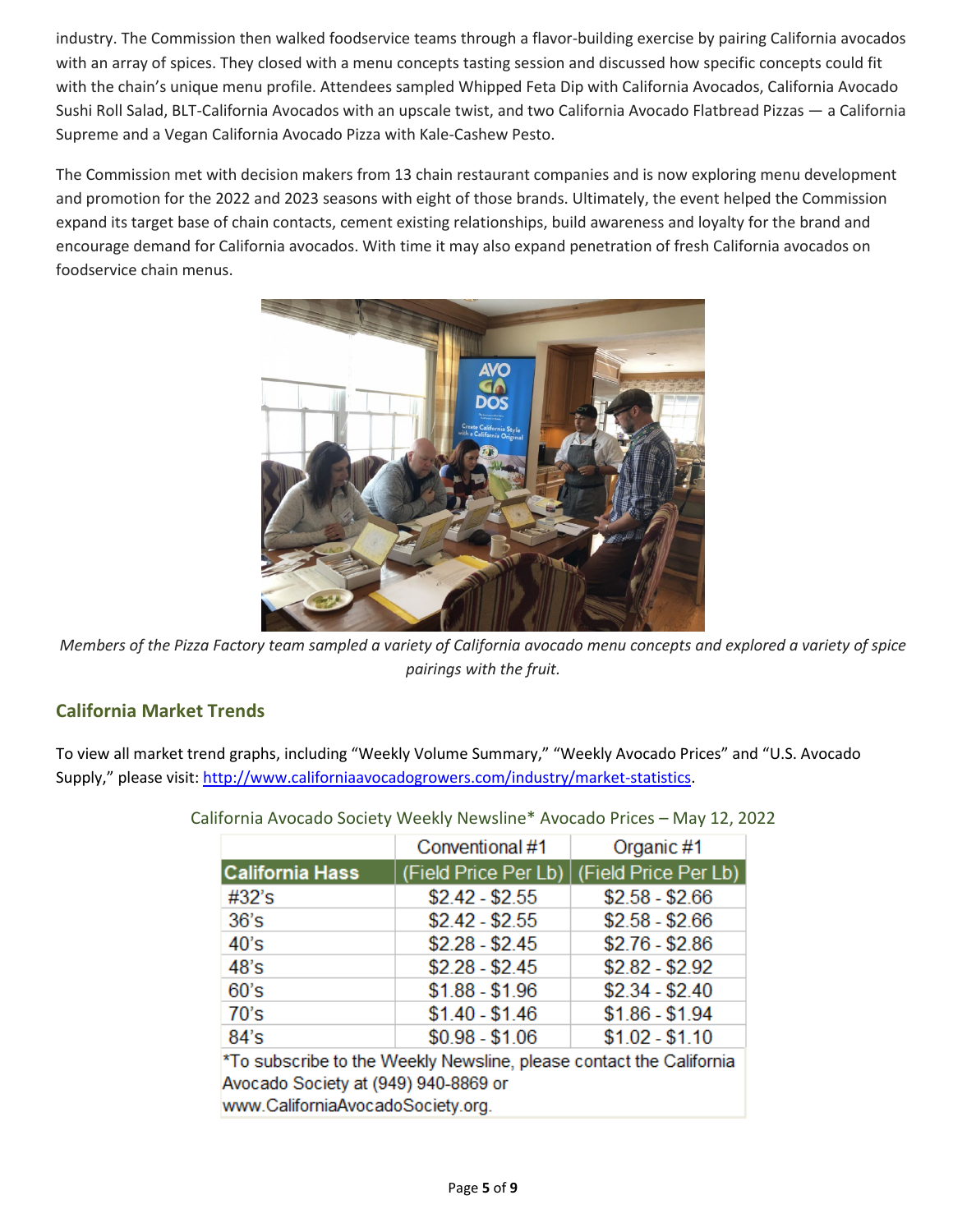|                          | <b>WEEKLY VOLUME SUMMARY</b>        |                                     |                                     |                                     |  |  |  |
|--------------------------|-------------------------------------|-------------------------------------|-------------------------------------|-------------------------------------|--|--|--|
|                          | (Volume in Pounds)                  |                                     |                                     |                                     |  |  |  |
|                          | <b>Week Ending</b>                  |                                     | Season-to-Date                      |                                     |  |  |  |
|                          | 05/15/2022                          |                                     | since 11/01/2021                    |                                     |  |  |  |
|                          | (CA) Harvest /<br>(Import) Arrivals | Shipped by<br><b>AMRIC Handlers</b> | (CA) Harvest /<br>(Import) Arrivals | Shipped by<br><b>AMRIC Handlers</b> |  |  |  |
|                          | <b>California Detail</b>            |                                     |                                     |                                     |  |  |  |
| <b>HASS</b>              | 12,101,231                          | 11,469,436                          | 142,110,812                         | 121,678,954                         |  |  |  |
| <b>LAMB</b>              | 0                                   |                                     | 15,980                              |                                     |  |  |  |
| <b>GEM</b>               | 306,969                             | 237,064                             | 2,962,211                           | 1,927,939                           |  |  |  |
| <b>OTHER</b>             | 19,500                              | n                                   | 356,774                             | 233,325                             |  |  |  |
| <b>CALIFORNIA TOTAL</b>  | 12,427,700                          | 11,706,500                          | 145,445,777                         | 123,840,218                         |  |  |  |
| <b>INDUSTRY ADJUSTED</b> | 12,669,724                          | 11,935,888                          | 148,288,312                         | 126,297,130                         |  |  |  |
|                          | <b>Imported Hass Detail</b>         |                                     |                                     |                                     |  |  |  |
| <b>MEXICO</b>            | 27,550,302                          | 17,758,335                          | 1,203,621,865                       | 739,590,790                         |  |  |  |
| <b>PERU</b>              | 1,280,000                           | 330,150                             | 2,550,000                           | 2,018,737                           |  |  |  |
| <b>CHILE</b>             | 0                                   | 108,405                             | 12,161,105                          | 12,321,444                          |  |  |  |
| <b>COLOMBIA</b>          | 410,000                             | 286,450                             | 9,730,000                           | 4,372,450                           |  |  |  |
| <b>NEW ZEALAND</b>       | 0                                   | O                                   |                                     |                                     |  |  |  |
| <b>DOMINICAN</b>         | 0                                   | 0                                   | 940,000                             | 1,433,200                           |  |  |  |
| <b>IMPORT TOTAL</b>      | 29,240,302                          | 18,483,340                          | 1,229,002,970<br>759,736,621        |                                     |  |  |  |
|                          | <b>Other Detail</b>                 |                                     |                                     |                                     |  |  |  |
| <b>CA EXPORT</b>         | $\bf{0}$                            | 53,825                              | $\bf{0}$                            | 943,400                             |  |  |  |
| <b>CA ORGANIC</b>        | $\overline{0}$                      | 876,256                             | 11,096,170<br>$\Omega$              |                                     |  |  |  |
| <b>IMPORTED (Greens)</b> | 1,180,000                           | 0                                   | 58,960,000                          |                                     |  |  |  |
| <b>FLORIDA</b>           | O                                   | 0                                   | 6,038,230                           |                                     |  |  |  |
| <b>GRAND TOTAL</b>       | 43,090,026                          | 30,419,228                          | 1,442,289,512                       | 886,033,751                         |  |  |  |

# <span id="page-5-0"></span>**Crop Statistics**

As reported in the mid-season crop update article, CAC has revised the current crop volume to 286 million pounds, a 20 million-pound decrease from December 2021 pre-season estimates. Detailed results from th[e grower](https://www.californiaavocadogrowers.com/sites/default/files/2022-Mid-Season-Crop-Survey-Results.pdf) and [handler](https://www.californiaavocadogrowers.com/sites/default/files/AMRIC-Handler-Survey-Results-2022.pdf) surveys can be found on CAC's grower website, as well as revised [monthly](https://www.californiaavocadogrowers.com/industry/crop-statistics/current-crop-estimates) an[d weekly](https://www.californiaavocadogrowers.com/industry/crop-statistics/weekly-crop-projections) harvest projections based on the 286million-pound crop volume. Please note that projected volume for the beginning of the season, which has already been harvested, do not match weekly actuals, but instead how the four-year average and handler forecasting models projecting a 286-million-pound crop would have come to market (based on the actual monthly volume that was harvested). As we move through the season, Commission staff will continue to track crop harvest and remaining volume closely, ensuring that CAC's marketing efforts are aligned with when California fruit is in-season.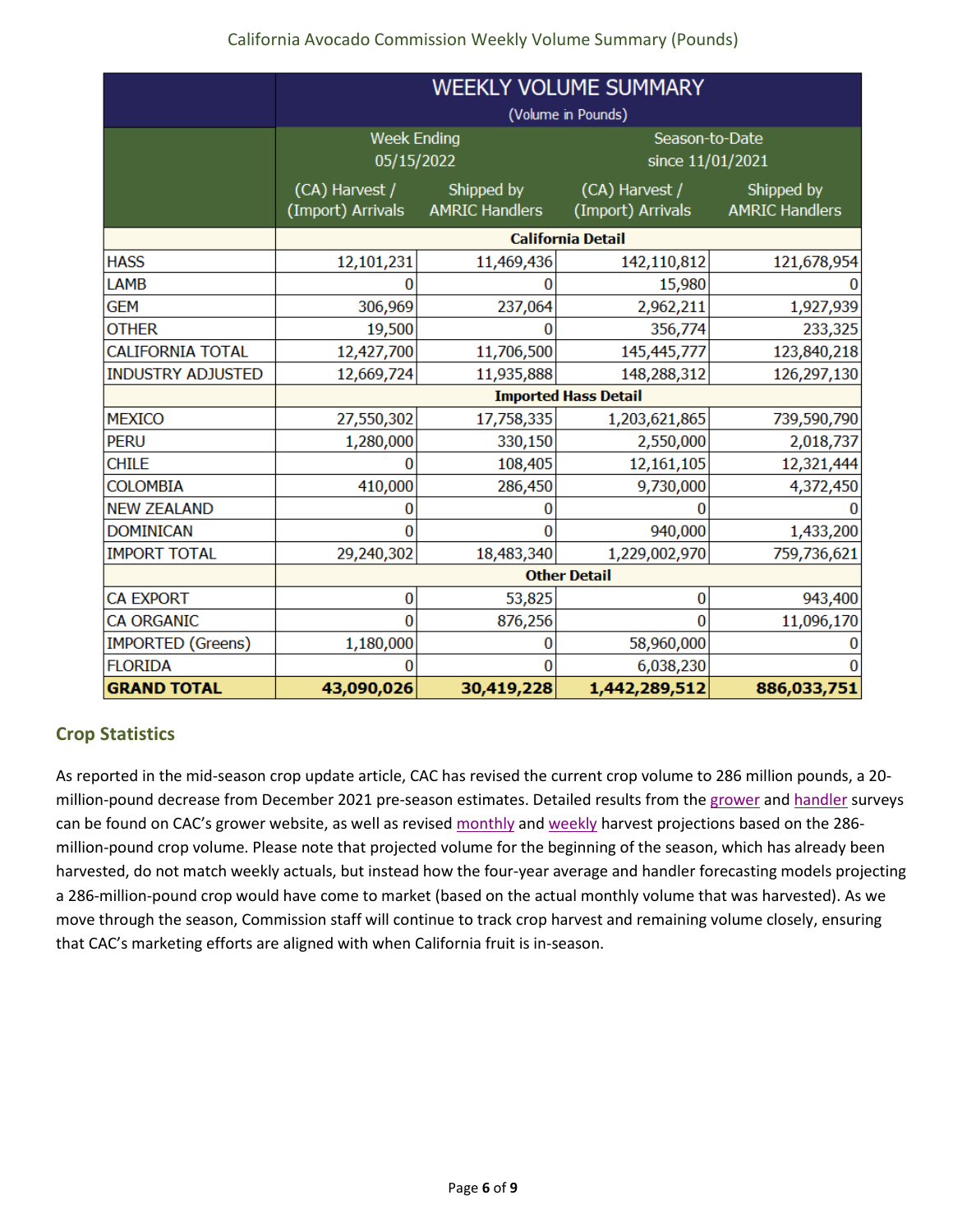| 2022 Mid-Season California Crop Harvest Projection |             |           |            |              |              | <b>May 2022</b>                                   |  |
|----------------------------------------------------|-------------|-----------|------------|--------------|--------------|---------------------------------------------------|--|
| <b>Month</b>                                       | <b>Hass</b> | Lamb      | <b>GEM</b> | <b>Other</b> | <b>Total</b> | <b>Handler Survey</b><br><b>Hass Distribution</b> |  |
| Jan                                                | 7,700,000   |           |            | 178,700      | 7,878,700    | 2.8%                                              |  |
| Feb                                                | 27,700,000  | ۰         | ٠          | 156,200      | 27,856,200   | 10.2%                                             |  |
| Mar                                                | 32,000,000  |           | 66,500     | 51,000       | 32,117,500   | 11.8%                                             |  |
| Apr                                                | 47,000,000  | 900       | 1,758,700  | 55,400       | 48,815,000   | 17.3%                                             |  |
| May                                                | 48,000,000  | 13,700    | 1,897,400  | 25,800       | 49,936,900   | 17.6%                                             |  |
| Jun                                                | 44,000,000  | 195,800   | 1,054,100  | 215,800      | 45,465,700   | 16.2%                                             |  |
| Jul                                                | 37,000,000  | 4,236,600 | 181,600    | 159,100      | 41,577,300   | 13.6%                                             |  |
| Aug                                                | 23,400,000  | 2,354,800 | 37,300     | 55,100       | 25,847,200   | 8.6%                                              |  |
| Sep                                                | 4,900,000   | 1,026,000 | 4,400      | 56,200       | 5,986,600    | 1.8%                                              |  |
| Oct                                                | 300,000     | 170,800   |            | 9,800        | 480,600      | 0.1%                                              |  |
| <b>Nov</b>                                         |             | 1,400     | ۰          | 7,100        | 8,500        | 0.0%                                              |  |
| <b>Dec</b>                                         |             |           |            | 29,800       | 29,800       | 0.0%                                              |  |
| Total                                              | 272,000,000 | 8,000,000 | 5,000,000  | 1,000,000    | 286,000,000  | 100%                                              |  |

# <span id="page-6-0"></span>**Weather: 30-Day Outlook For California's Coastal & Valley Areas**

(May 13 – June 13)

### **BASIC PATTERN:**

Large Scale Pattern –

- A. We have had a cold beginning to May. However, some much warmer periods are expected at times during the second half of May.
- B. There are few periods of cold showers on May 10-12 in the nearest term. However, this pattern will be shifting to a warmer one.
- C. The large-scale pattern of recurrent troughs in the northcentral Pacific encourages the risk of short hot events in California during the late spring, until the onset of the summer fog and stratus pattern. The large scale pattern is forced by the current sea surface temperature anomalies, which are colder than normal off the California coast for 100-150 miles.
- D. Bottom line for growers of avocado and other sensitive orchards and crops in the coastal hills-valleys of central and S California, watch for a higher than usual occurrence of hot days… mid to upper 90s during the hotter periods of June. The highest probability of 100-108 degree temperatures is in the warmest intermediate valleys as high pressure rebuilds behind cold fronts during the periods of high sun angle in June.
- E. Some highs of 110 to 115 are possible in SOCAL inland valley and inland foothill areas during the June heatwaves. This includes highs in the 103-108 range in hilly areas near Escondido-Fallbrook, and 108-115 in Riverside, Perris, Hemet, and 112-120 in southern Deserts (Imperial and Coachella Valleys) of S California. Other areas that are more normally hot in such early summer heatwaves are the counties of Kings, Kern, Tulare, and the lower Sierra foothills region areas during high-sun periods when there is a lack of the cooling Delta breeze.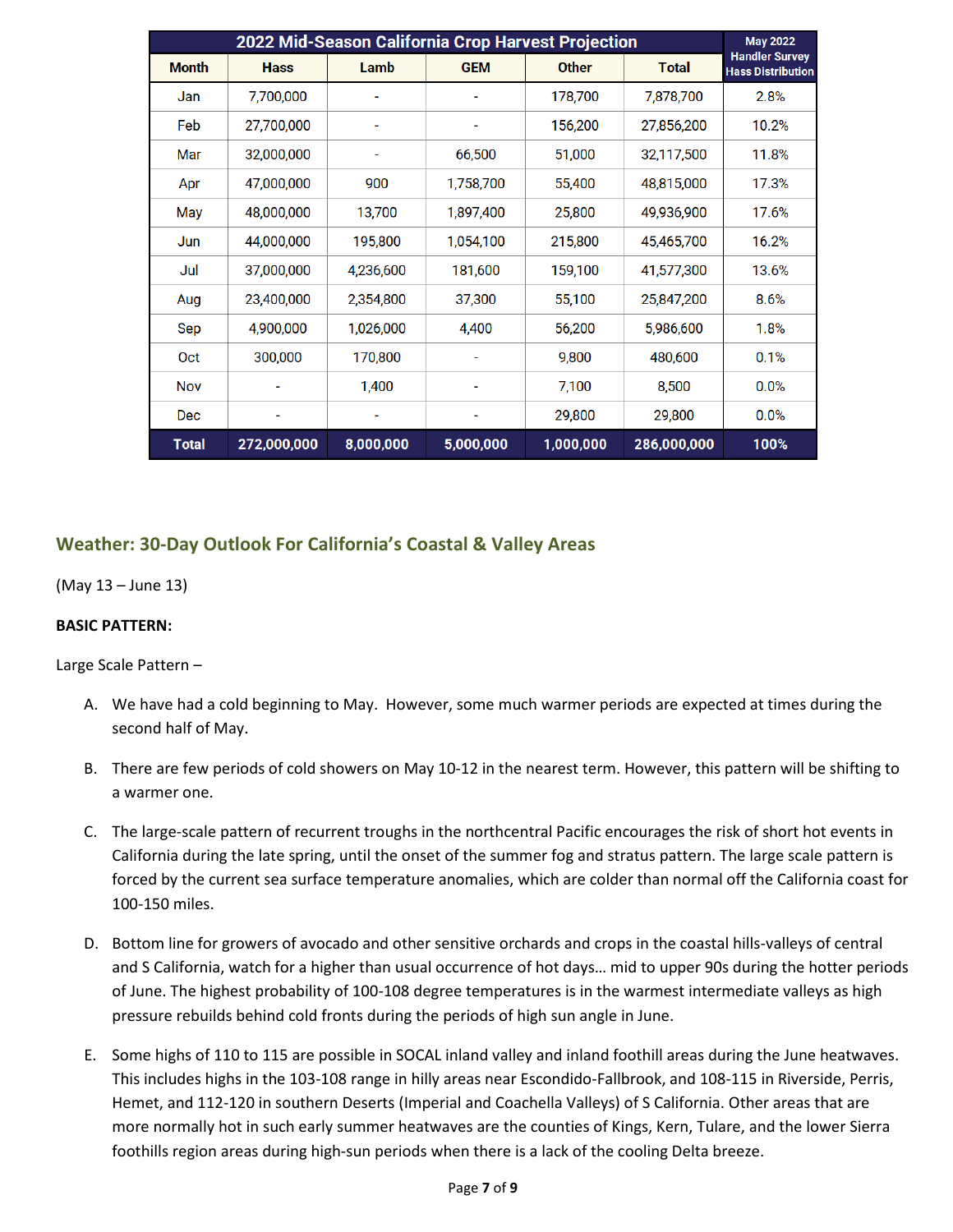- F. Precipitation trend: Approximate dates of showers or light rain in N California are: Heaviest amounts for the North coast and Sierras appear to be today NW California mountains. On 12 May, the heaviest rains focus in Oregon and far NW coast (Del Norte Co). Some possibly significant rains occur during 19-25 May in Sierras and most of NORCAL, and NORCAL coast. A series of smaller rains occur about 14-16 June.
- G. For the N California forests, a key issue is the timing of dry-off of seasonal grasses in the Sierras and foothills… and coastal mountains of N California. Rains have persisted through the first 10 days of May, and more are expected in N California until midmonth.
- H. In May, the combination of colder than normal sea surface along the California coast, and well above normal temperatures in inland valleys of California, including mountains and deserts will contribute to stronger onshore flow and persistent or recurrent marine fog immediate coast.
- I. For the north and central California coast, this will eventually encourage persistent or recurrent conditions for fog drip in the coastal forests, especially at elevations at or below 1300 feet on windward slopes (facing W or NW), as the early summer fog-and-stratus season becomes established.
- J. During periods of stronger fronts that break the marine inversion (mainly in May), we expect episodes of sunny, very warm and effective drying conditions, followed by redevelopment of a marine layer with fog-drip events in coastal forests.
- K. For late May: There are more of the dry north wind events through N and Central California, typical for May at coast, coastal mountains, and Sierras. For the coastal foothills, this actually brings a higher risk of drying conditions in this recurrently dry and windy pattern.

## **FORECASTS FOR CALIFORNIA**

### **Forecast for Northern and Central California:**

NORCAL Rains: May 11, 23-25 (scattered showers), Jun 4-5.

CENTRAL CALIF Rains: May 11, 24-25 (showers N areas).

WARM SPELLS: May 13-16, 19-22, 27-Jun 3 and 7-12. .

COLD SPELLS: May 11, 24-25, Jun 4-6 and 13-14.

FRONTS WITH RAINS: May 10, 23 and Jun 4.

FROST RISK: May 11-12 (None after 17 May).

### **Forecast for S California**:

SOCAL RAINS: None.

SOCAL WARM SPELLS: May 13-23, 28-Jun 4 and 7-13.

SOCAL COOL OR COLD SPELLS: May 24-26 and Jun 5-6.

FRONTS WITH RAIN/DRIZZLE:. May 25 (coastal drizzle).

### **Central Sierra Nevada:**

Dates of mountain rains and snows are: May 12, 23-25 and Jun 4-6.